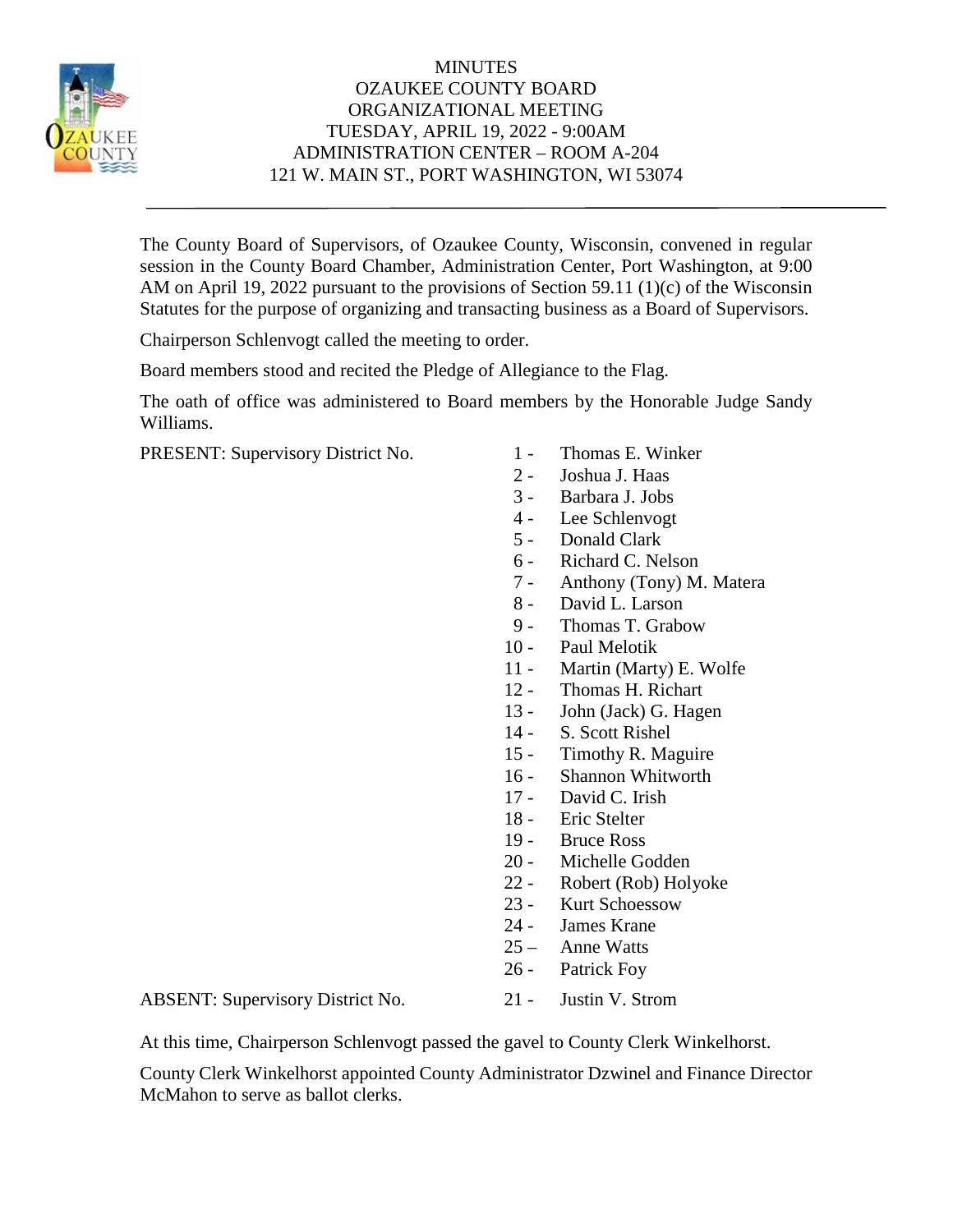Clerk Winkelhorst assumed the role of the chair and announced that the first order of business was the election of a Chairperson.

Supervisor Nelson nominated Supervisor Schlenvogt and Supervisor Richart nominated Supervisor Melotik. Clerk Winkelhorst requested any additional nominations, there were none, the nominations were closed. The County Board proceeded with the election of Chairperson.

The ballot was spread with the following results: 25 votes were cast, of which Supervisor Schlenvogt received 13 votes and Supervisor Melotik received 12 votes.

Supervisor Schlenvogt, having received a majority of the votes, was declared elected and assumed the chair.

The next order of business was the election of a Vice-Chairperson.

Supervisor Wolf nominated Supervisor Melotik. Chairperson Schlenvogt requested any additional nominations, there were none, the nominations were closed. The Chairperson requested that Supervisor Melotik be elected by unanimous consent. Supervisor Melotik was declared elected.

The next order of business was the election of a Second Vice-Chairperson.

Supervisor Haas nominated Supervisor Irish and Supervisor Godden nominated Supervisor Wolf. Chairperson Schlenvogt requested any additional nominations, there were none, the nominations were closed. The County Board proceeded with the election of Second Vice-Chairperson.

The ballot was spread with the following results: 25 votes were cast, of which Supervisor Wolf received 13 votes and Supervisor Irish received 12 votes.

Supervisor Wolf, having received a majority of the votes, was declared elected.

There was no public comment.

Communications were placed on member's desks.

There were no claims.

County Administrator Dzwinel acknowledged Supervisors Barb Jobs and Paul Melotik for 10 years of service with the county.

County Board Chairperson Schlenvogt recommended the appointment of Supervisor Irish to replace Kathy Geracie as a member of the City of Cedarburg Joint Review Board. Motion made by Supervisor Clark, seconded by Supervisor Ross to confirm the appointment. A voice vote was taken. Motion carried.

Under supervisor comments, Chairperson Schlenvogt announced the Ozaukee County Jail Literacy Program's 30th Anniversary Celebration on April 24.

Motion made by Supervisor Nelson, seconded by Supervisor Matera, to adjourn, subject to call by the Chairperson, or until Wednesday, May 4, 2022 at 9:00 AM. Voice vote, motion carried.

Meeting declared adjourned at 9:25AM.

\*\*\*\*\*\*\*\*\*\*\*\*\*\*\*\*\*\*\*\*\*\*\*\*\*\*\*\*\*\*\*\*\*\*\*\*\*\*\*\*\*\*\*\*\*\*\*\*\*\*\*\*\*\*\*\*\*\*\*\*\*\*\*\*\*\*\*\*\*\*\*\*